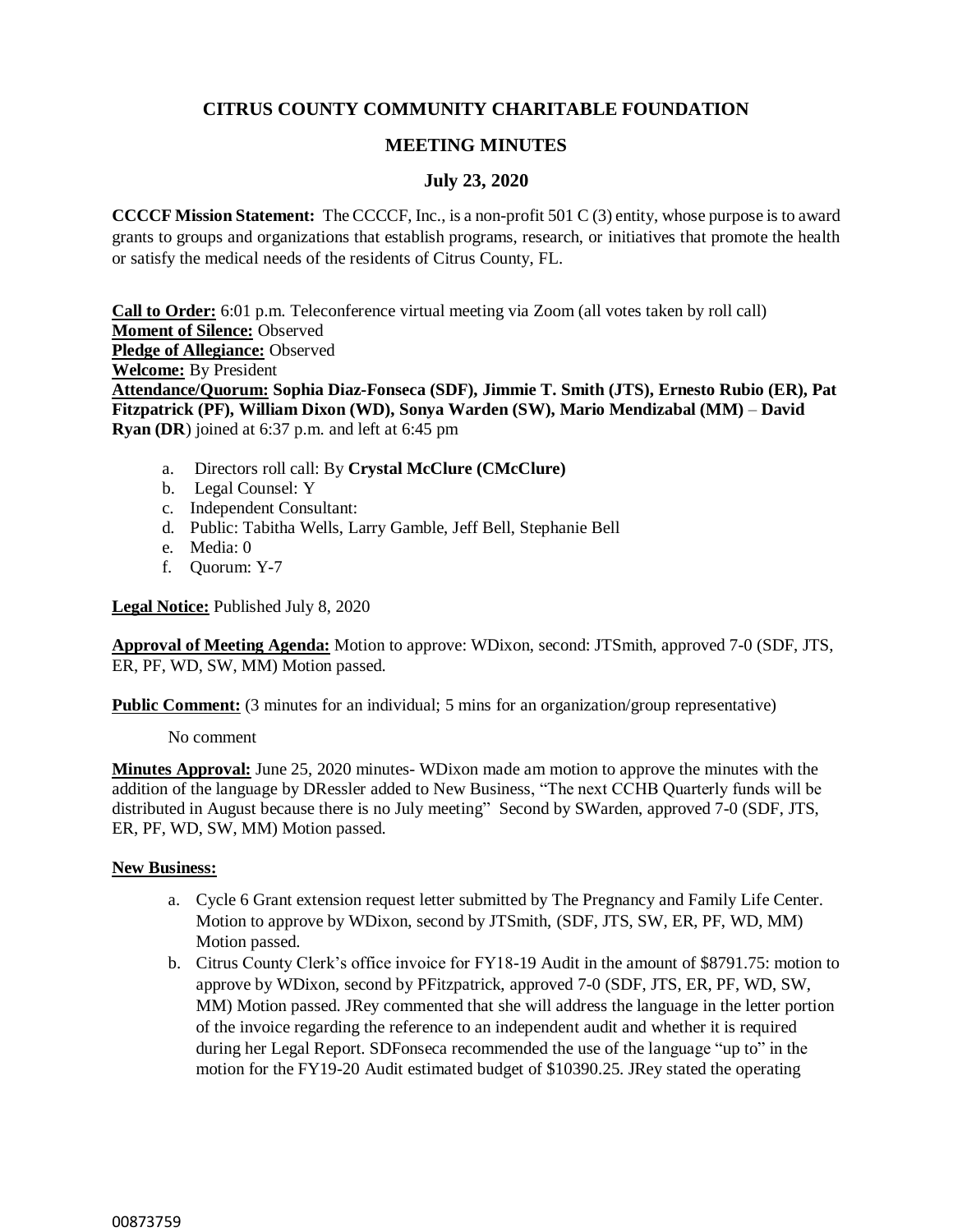budget inclusions do not need to be approved at this meeting but tabled until the budget meeting in September.

c. From CCHB: The next CCHB Quarterly funds will be distributed in August because there is no July meeting.

#### **Treasurer's Report:**

a. Invoices: Wells Business Solutions: no invoice this month; AndCo: no invoice this month; Nature Coast Business \$100.00; Spectrum \$44.99; Citrus Publishing \$78.40; Cadence credit card \$418.35 Hogan Law: (Feb) \$2,880.00, (Mar) \$1,282.50. CMcClure presented the February Invoice for Hogan Law Firm for approval since it was over the forecasted amount of \$2,500. ERubio stated that changes in the invoices, if we find we have spent more than estimated, we pay the invoices and at the end of the fiscal year we can correct by making budget changes. b. Financial Report: TD Ameritrade cash/equivalent as of June  $30<sup>th</sup>$  \$2,339.13, stock market value \$10,537,806.45.

c. Banking Services: Cash Balance as of May  $31<sup>st</sup>$  \$195,972.88, as of June  $30<sup>th</sup>$  \$151,282.64 d. Other:

CMcClure presented the Treasurer's Report- motion to approve by WDixon, second by ERubio, approved 7-0 (SDF, JTS, ER, PF, WD, SW, MM) Motion passed.

e. CMcClure requested a transfer of funds for the payout to grantees for the current grant cycle from the TD Ameritrade checking account. This check would be generated and signed by two designated signers. WDixon stated that our reports from TD Ameritrade differ by approximately \$1.5 million from those of the Treasurer because gains in securities that have not been sold (unrecognized) are not being reported. We need to look at our capital gains as part of our profits and it will help us know what we have available for our grant's cycles. If the 4% amendment *is* approved by the CCHB we can designate an amount from our *assets* for the grants.

#### **Unfinished/Old Business:**

a. *None at this time*

#### **Ad Hoc Committee Reports:** *None at this time*

#### **Standing Committee Reports:**

- a. Investment Committee: *No report*
- b. Grants Committee:

1. Grant Cycle 4 final reports presented by SWarden. JTSmith asked Attorney Rey if he could vote or if this would be a conflict of interest. Attorney Rey responded that since he is a voluntary member of the NAMI Board with no monetary gains, then no conflict of interest is present. A motion was made to approve both NAMI and Pregnancy Family Life Center's final reports by JTSmith, second by WDixon, approved 7-0 (SDF, JTS, ER, PF, WD, SW, MM) Motion passed.

2. The Special Category Grant recommendations were presented by SWarden in a document distributed to the Board and as follows: CASA \$20,000; Citrus County Family Resource Center \$11,000; Citrus County Harvest \$13,394;Community Food Bank \$20,000; Citrus Pregnancy Center \$20,000; Citrus United Basket \$20,000; The New Church Without Walls \$20,000; Daystar Life Center \$12,000; Homosassa Seventh Day Adventist Church \$15,000; Mid Florida Homeless Coalition \$20,000; The Pregnancy and Family Life Center \$20,000; We Care Food Pantry \$20,000; St. Margaret's Episcopal Church was not recommended for funding. A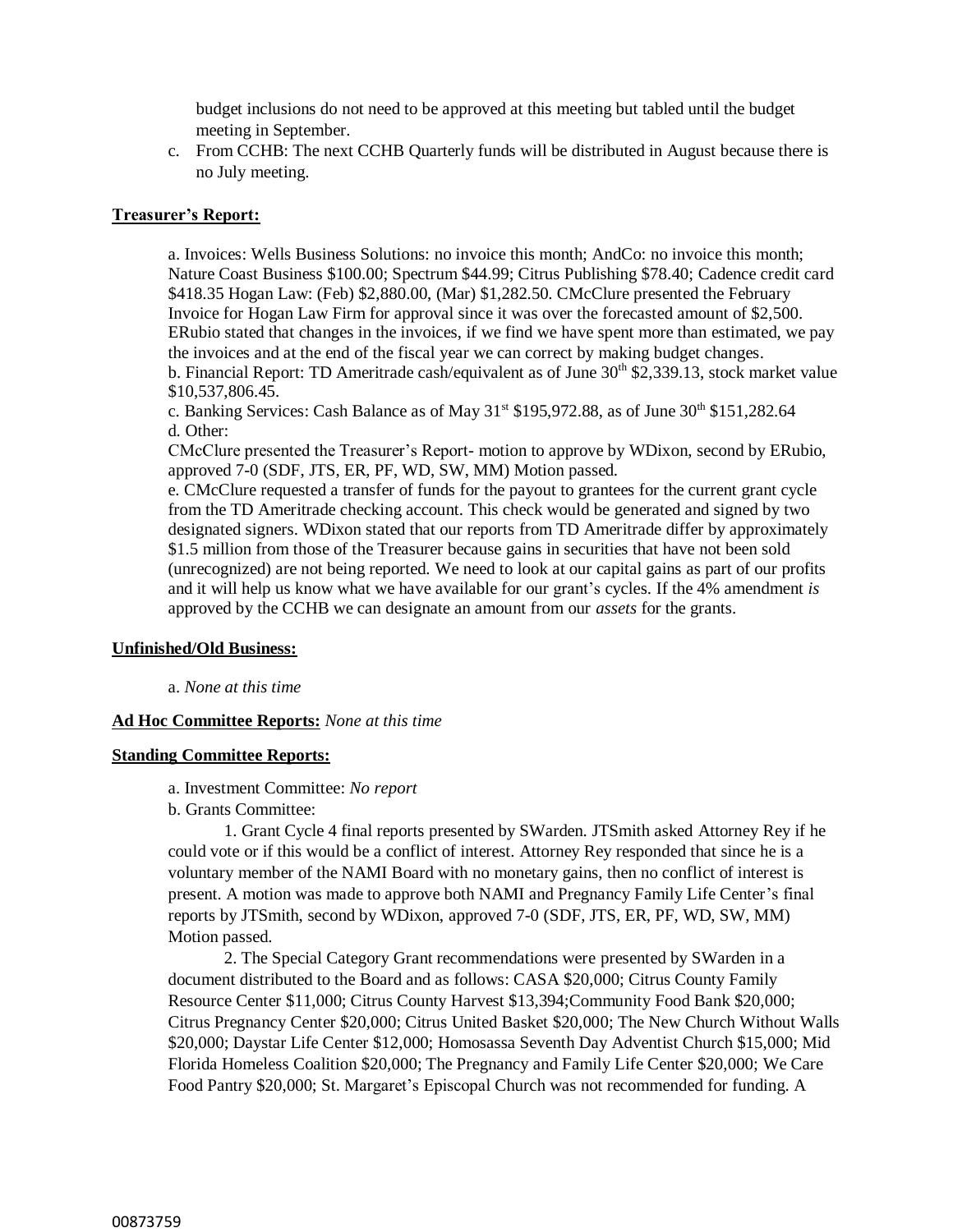motion to approve was made by WDixon, second by MMendizabal, approved 7-0 (SDF, JTS, ER, PF, WD, SW, MM) Motion passed.

c. Personnel Committee: *No report*

d. Audit Committee: *No report*

SDFonseca stated that this is the third meeting wherein the Treasurer was not in attendance, so an official notice needs to be sent to require her attendance at the next meeting.

#### **Legal Update:**

a. JRey discussed the language on the invoice from the Clerk's Office regarding an independent audit as referenced in the Investment Policy Statement of CCCCF. JRey stated that the policy does not require an independent audit, but does require an annual review by the Board of Directors, and if the Board has an independent audit conducted then the Board would need to determine whether or not a review of the investment funds was included. The audit conducted by the clerk is not a financial or performance audit. It is a compliance audit to confirm that CCCCF operations are in accordance with applicable law, the bylaws, articles, and policies. JRey state that as the investment fund grows, the Board may either desire to seek an independent audit for the investments or modify the Investment Policy Statement. The monthly investment statement from TD Ameritrade can be compared with our financial statements (monthly and yearly) and show all activities in our accounts, therefore, we don't require an outside auditor to do what TD Ameritrade is doing for us every month. Our Investment Policy statement may not need to be changed because we are satisfied with our policy language.

b. JRey reported that it has been the Board practice to require Board approval of a buy-sell order in order to facilitate transactions from the Investment Fund; however, TD Ameritrade does not require a buy-sell order in order to move or sell funds. Therefore, the Board will either need to commit to the current process, even though it is not a requirement of TD Ameritrade, or the Board would need to authorize Dr. Dixon, as the Investment Chair, will bring up the need to issue buy-sell instructions to TD Ameritrade without further approval of the Board. WDixon said he would follow the same policy as previously done with Salem Trust, so no change is needed going forward.

c. A motion to amend the agreement with The Pregnancy Family Life Center to extend their grant for up to one more year made by ERubio, second by WDixon, approved 7-0 (SDF, JTS, ER, PF, WD, SW, MM) Motion passed.

#### **Public Comment:**

Larry Gamble from The New Church Without Walls thanked everyone on the Board for all of their support.

Tabitha Wells of Wells Business Solutions stated she is willing to work with Dr. Dixon to reflect the investment earnings profit/loss on the Treasurer's Report.

Stephanie and Jeff Bell of The Pregnancy and Family Center thanked everyone for all that they do for Citrus County.**Next Meeting/s:**